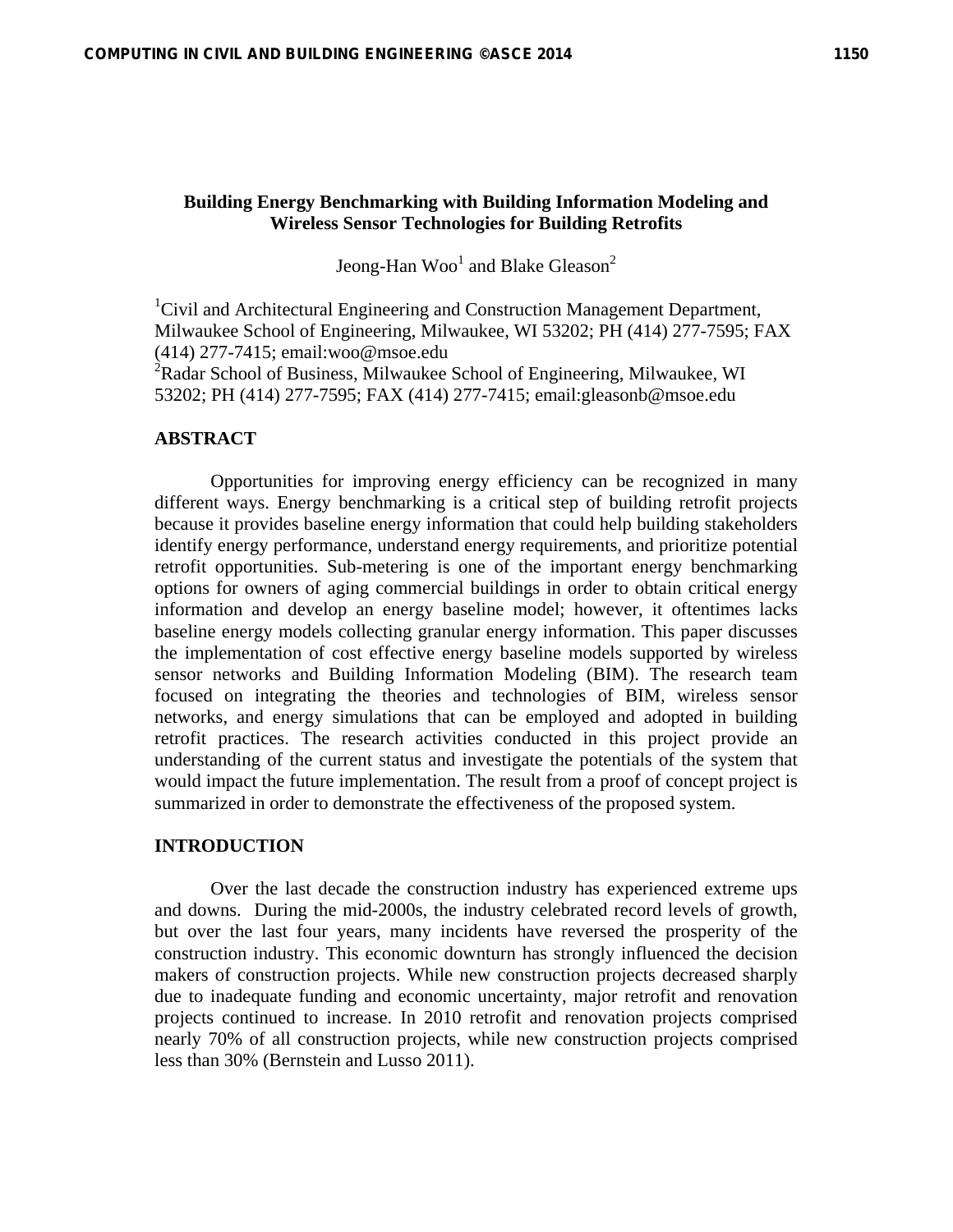The American Recovery and Reinvestment Act (ARRA) also stimulated the growth of retrofit and renovation projects. ARRA funded over \$30 billion in energy efficiency retrofits of buildings operated by several federal agencies; including the U.S. General Services Administration, Department of Defense, Department of Energy, and Department of Veterans Affairs. The building stakeholders have also realized that energy efficiency is the pivotal approach in reducing operating costs and increasing asset value, while at the same time improving occupant comfort.

Opportunities for improving energy efficiency can be recognized in many different ways that range from low-hanging fruits, such as changing lighting fixtures, to deep retrofit solutions involving whole building design perspectives. Deep retrofits can offer more than 30% of energy savings (Liu et al. 2011). The opportunities are magnified using recent innovations in energy management tools for greater access to energy use data, analytics, and increased intelligence to optimize systems. These tools enable the quantifying of benefits gained from the application of energy technologies and control systems. Furthermore, the emerging trend of "Internet of Things" – particularly the commercialization and adoption of devices such as smart meters, smart thermostats, and home automation networks – are advancing the opportunities for a higher level of energy savings (Gomez and Paradells 2010).

#### **RESEARCH PROBLEM**

While the opportunities for energy efficiency retrofits in existing buildings are significant, the process of identifying, planning, and implementing these retrofits is not always straightforward. It is critical for building owners to select the best available solution and materialize it in a cost-effective manner. As aging buildings get worn out, the building stakeholders need to make a set of retrofit decisions to confirm up-to-date energy standards and functional requirements while maintaining daily functions without compromising the integrity of the existing structure.

Energy benchmarking is the first critical step of a building retrofit process because it provides baseline energy information that can help building stakeholders identify energy consumption, energy waste, understand energy requirements, set performance goals, create energy management plans, and prioritize potential retrofit opportunities. Most importantly, it helps to avoid excessive peak energy use. Submetering is one of the most important benchmarking options for owners of the aging commercial buildings to implement in order to obtain critical energy information (Granade et al. 2009, Liu et al. 2011). Recent advances of sensing and wireless network technologies make sub-metering a cost-effective approach to obtain critical energy information (Pesovic et al. 2012). The lack of energy baseline models currently impedes making the optimal decisions on retrofit projects. There is a need for an integrated information platform in order to manage energy benchmarking and provide necessary information for successful design and decision making.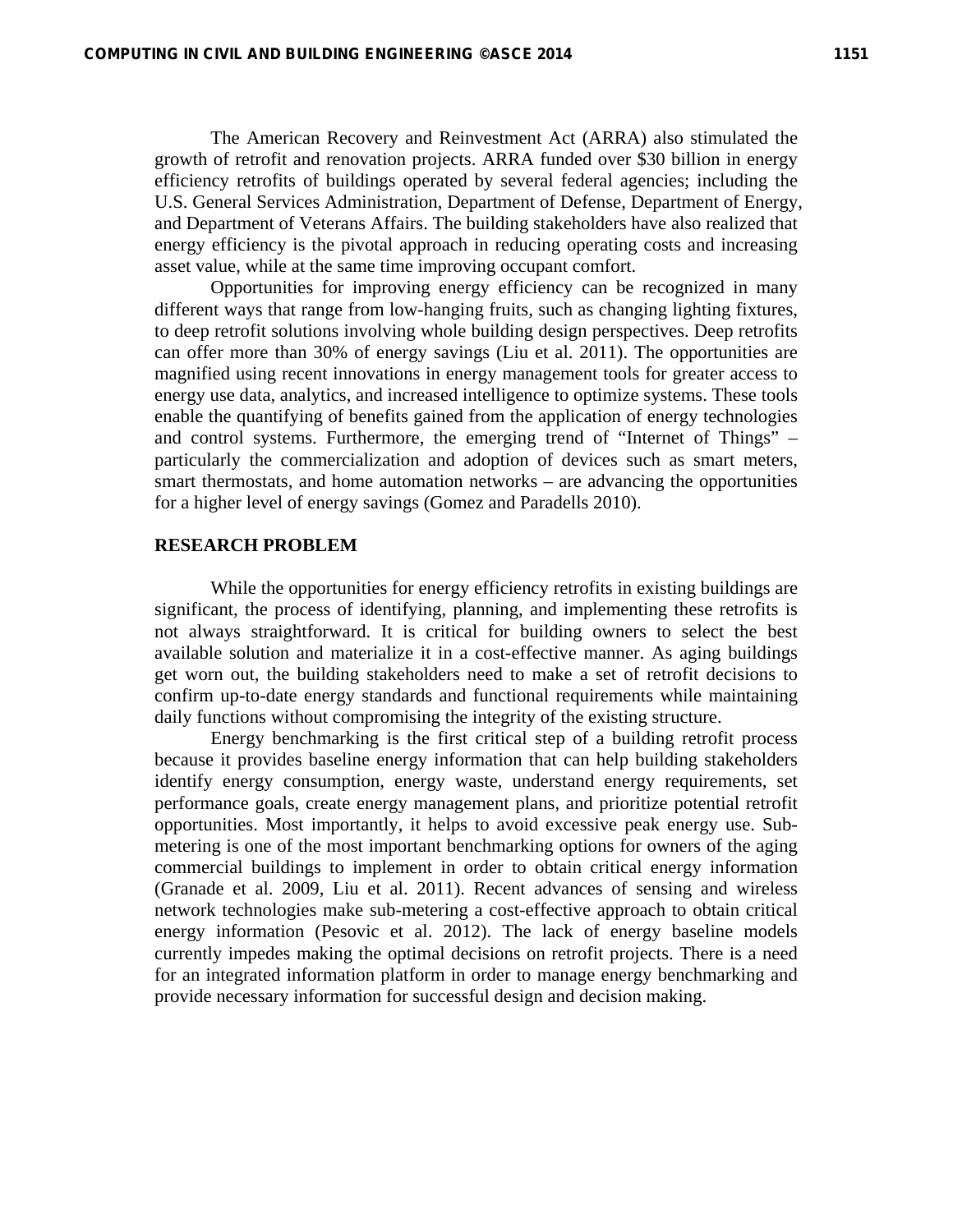# **GOALS**

This paper discusses the implementation of cost effective energy benchmarking supported by sub-metering with a wireless sensor network and Building Information Modeling (BIM) technologies. The main goal of this research is to improve retrofit decision-making by providing accurate building energy data from a computational platform managing a broad range of energy-related data in interoperable data format. This paper in particular focuses on the technical requirements, system architecture, and functionality. A case study approach is used to describe the outcomes from a one-year long proof of concept (POC) project at the Technology Innovation Center (TIC) building located at Milwaukee, WI.

### **RESEARCH METHODS**

A POC project was conducted to test the proposed benchmarking system and to demonstrate its feasibility. The major tasks included installing a wireless sensor network, prototyping of a BIM-based baseline energy model, and conducting a calibrated energy simulation.

**Task 1: Installing a wireless sensor network.** Granular information for selected spaces has been collected using a Wi-LEM<sup>TM</sup> sensor network. A set of sensing devices, data loggers, and controllers were installed to capture temperature, humidity, CO2, and power consumption data from each room for use in analyzing building performance at a more aggregate level.

**Task 2: Prototyping of BIM-based Baseline Energy Model.** A BIM-based baseline energy model of the TIC building was developed based on a BIM approach, which is a set of technologies and processes related with the generation and management of digital building models. The resulting building information model became a shared information repository to support retrofit decision-making of a building by means of a BIM-compliant database.

**Task 3: Calibrated Energy Performance Simulation.** BIM-based building energy models are capable of acquiring real-time energy performance data such as energy consumption, temperature, CO2 emissions, occupancy, and humidity. As it captures energy-related data, accurate operating conditions can be simulated and regenerated as the operating conditions are updated. Once the simulation model is matched with measured data, the simulation model can be used to estimate the energy savings of the different combinations of retrofits and to measure and verify energy savings accurately. Finally, a BIM-based energy model could pass decision-relevant information to various energy simulation programs in order to assist facility managers in maximizing energy efficiency. Simulation results are to be used in prioritizing the retrofit candidates based on energy efficiency.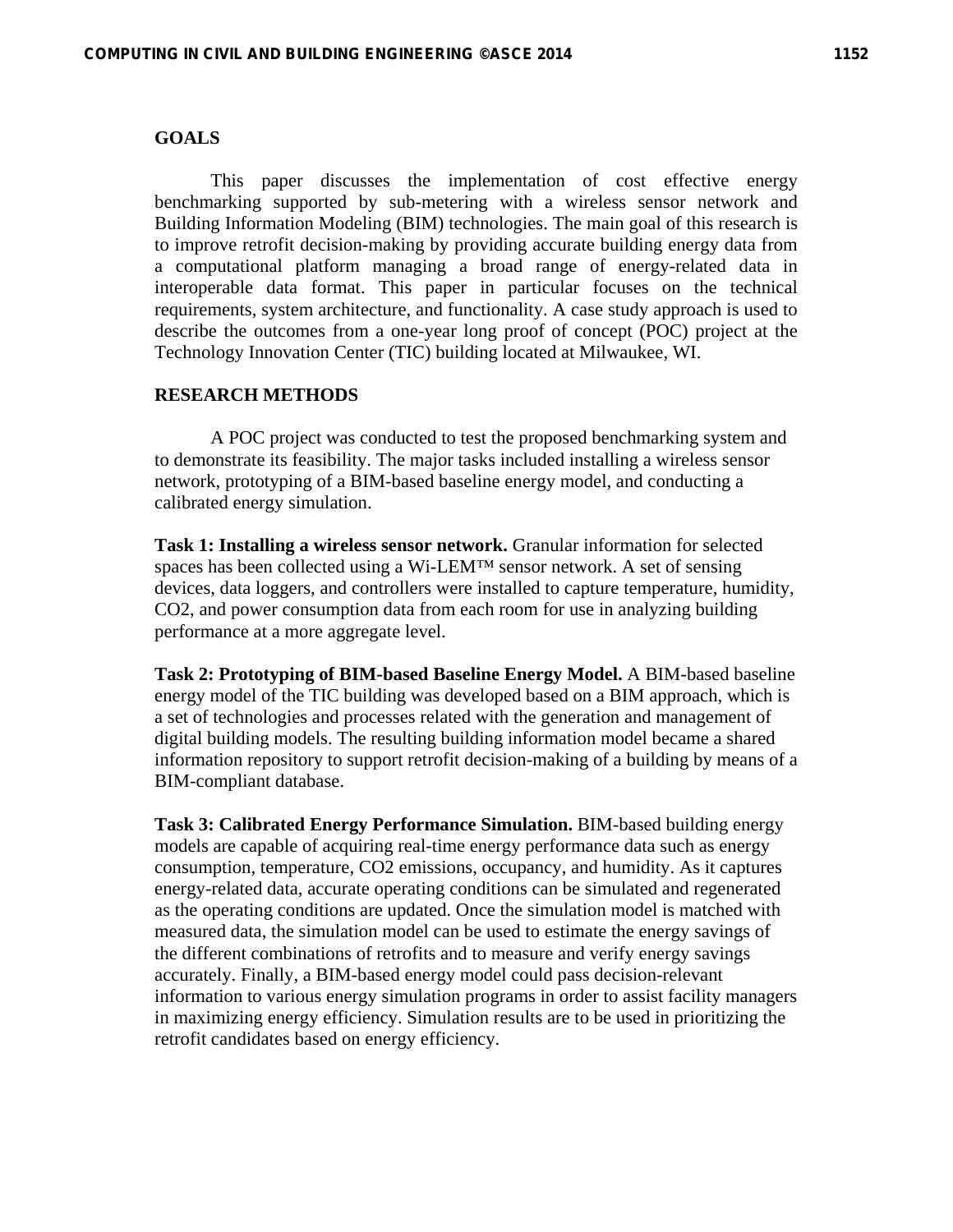# **OUTCOMES**

**Wireless Sensor Network.** The sensors and associated equipment such as energy meters, gateway, repeaters, and temperature/humidity/CO2 sensors were installed at the TIC building. The research team conducted two site visits prior to the installation in order to decide sensor locations and develop a list of required equipment. Energy meters were installed in the power panels by clipping voltage taps with the CTs/Rogowski coils around the conductors. The research team decided to focus on the electrical energy metering specifically in the offices on the second floor because these rooms represent typical office spaces in the TIC building. Power consumption due to air conditioning use was measured at one of the main panels on the fourth floor. Photos in Figure 1 show energy meters in the power panels that contains the branch circuits to the rooms.



**Figure 1. Installations of Power Meters** 

**The BIM-Based Baseline Building Model.** The BIM-based baseline building model consists of two parts: an as-built virtual building model and a baseline energy model. Firstly, the virtual building model of the TIC building was created using Autodesk Revit software. The model represented the existing conditions of the building's architectural, structural, and mechanical systems. The virtual building model was created by interweaving three types of information including 3D point clouds, 2D AutoCAD files, and building pictures. The 3D point clouds of building exteriors were captured using a Leica High Definition Scanner. Then, Cyclone software was used to transfer 3D point clouds to Revit. When modeling the interior layouts of the building, 2D AutoCAD files were imported directly into Revit and used as a background for trace over. The building pictures were used to confirm the interior layout models. The 3D images of architectural and mechanical models are shown in Figure 2.

Secondly, a baseline energy model was built by storing up-to-date energy information from the wireless sensor network into the Revit model. Sensor data was exported to a MS Access database, and then stored in the Revit model of the TIC building through Revit API called DB Link. This interface allowed Revit to refresh updated information to the database and vice versa. Additional parameters were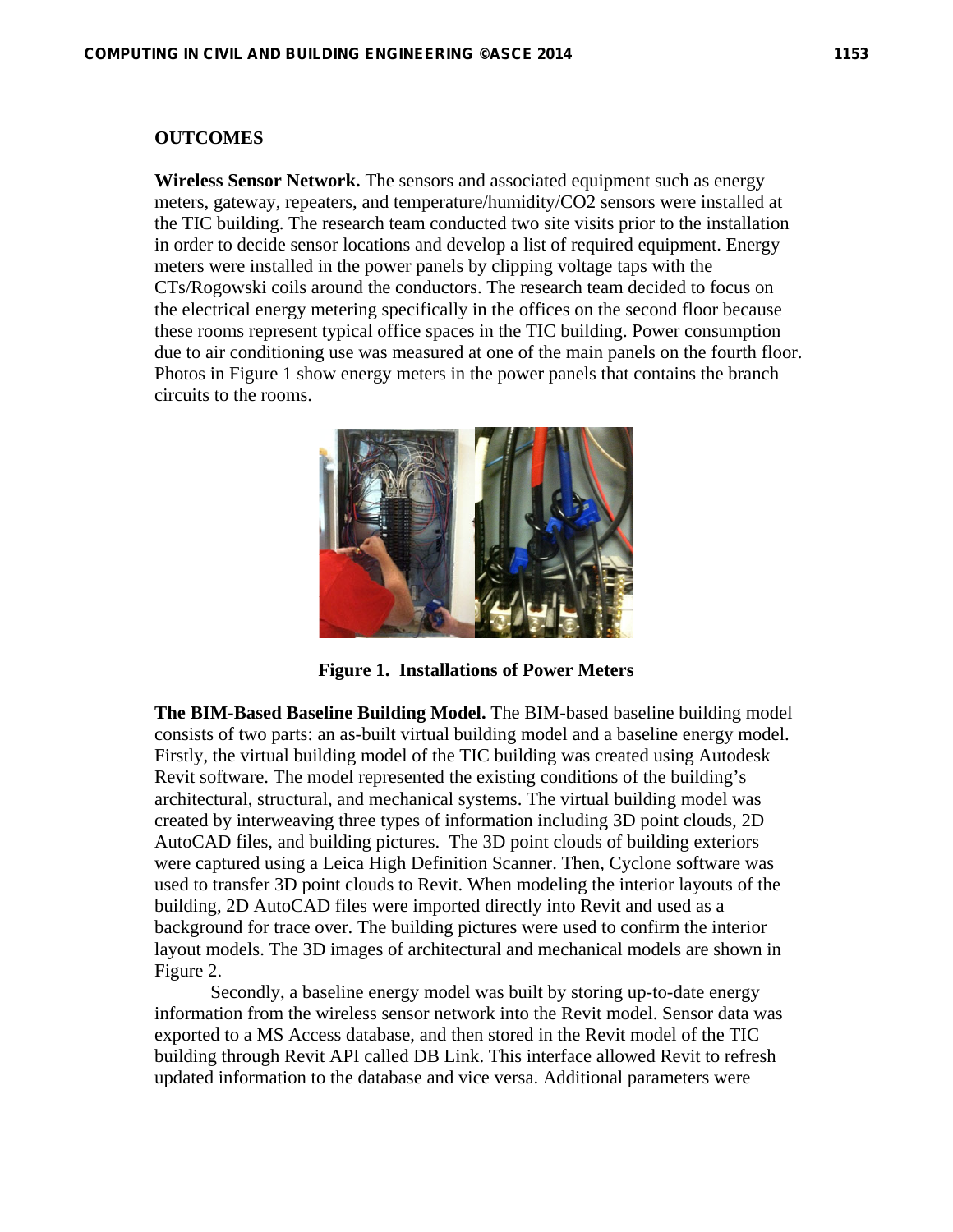added on the Revit model environment to store energy-related information (See Figure 3). The completed baseline energy model intends to capture and store energy consumption data of the building into a single repository.



**Figure 2. Revit Model of the TIC building** 



**Figure 3. Adding Energy-Related Parameters on the Revit Platform** 

**Energy Consumption Data.** A wireless sensor network was placed in the Technology Innovation Center at Milwaukee, WI, which then collected data on the air conditioning, lighting, air handling units (AHU), and plug loads, or wall outlets. The data was collected from May 30, 2012 through September 30, 2012. The data collected by the sensors was put into a delimited format and then converted into useful data in Microsoft Excel. Analysis was done according to the sum and average of the active energy (Wh) data collected by the sensors. The weather data was obtained from Weather Underground (http://www.wunderground.com/).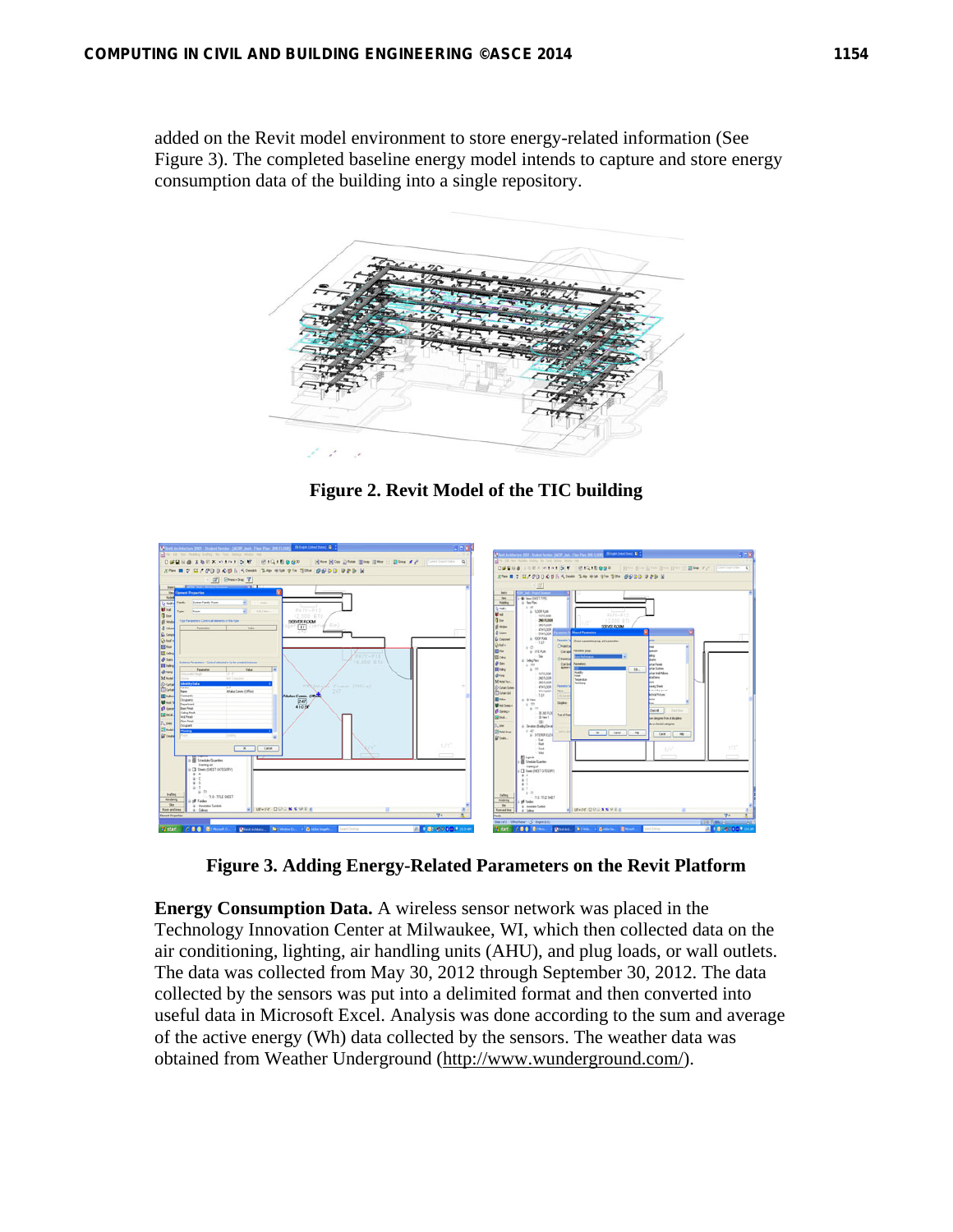**Air Conditioning.** The air conditioning units are standard window units. There was no central system in place and the units were controlled by the occupants each space. This system may lead to periods of time where the system was run even if occupants were not present, such as on the weekends or at night. The results of the data show that the energy usage was similar to the temperature (See Figure 4).



**Figure 4. Air Conditioning Power Consumption vs. Temperature** 

Lighting. The lighting load was analyzed based upon the amount of energy used during normal working hours, 9 am to 5 pm Monday through Friday, versus non-working hours. In the figure below, the working hours are shown in red, and the total energy consumption for the day is shown in blue. The data is stacked on top of each other, so where ever the blue bar is showing above the red bar lights were on outside of normal working hours. It can be seen that the largest days for energy consumption were actually on a Saturday and Sunday (August 11-12). If occupancy sensors were in place, then instances such as this would not have occurred. Occupancy sensors are one way aging commercial buildings can be easily retrofitted to reduce energy costs.



**Figure 5. Lighting Energy Usage - Working Hours vs. Total Consumption**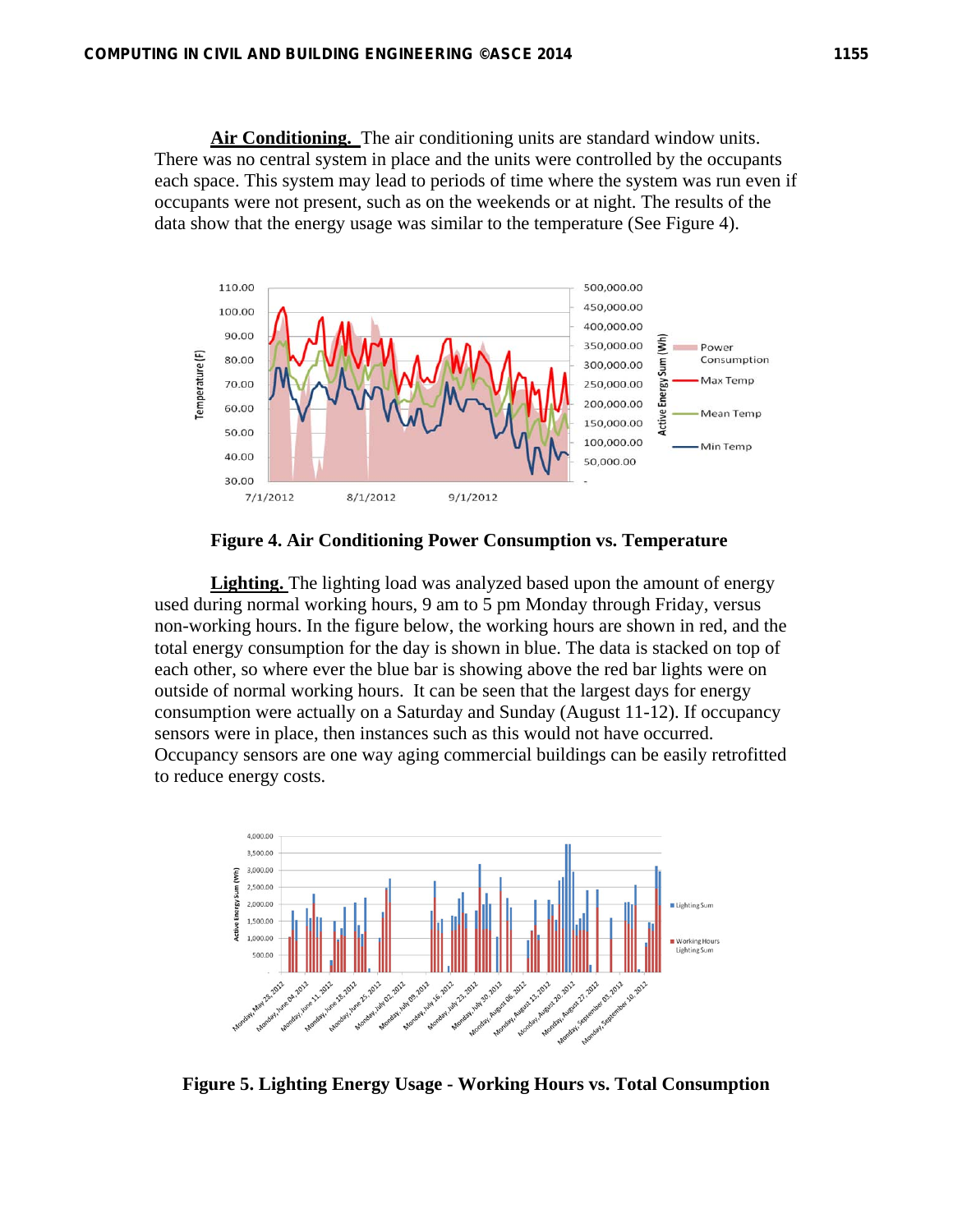**Calibrated Energy Performance Simulation.** In previous research activities, the BIM-based building baseline model was developed to acquire real-time energy performance data such as consumption, temperature,  $CO<sub>2</sub>$  emissions, occupancy, and humidity. As it captured energy-related data, accurate operating requirements were regenerated as the operating conditions were updated. Once the simulation model was matched with measured data, the simulation model was used to estimate the energy savings of the different combinations of retrofits and to measure and verify energy savings accurately. Finally, the BIM-based building baseline model provided decision-relevant information to various energy simulation programs. Figure 6 and 7 depict the simulation results of the three HVAC retrofit options (Alt. 1: Variable Refrigerant Flow, Alt. 2: Current System, and Alt. 3: ASHRAE 90.1) for the TIC building.



**Figure 6. Comparisons of Annual Operation Costs** 



**Monthly Utility Costs** 

**Figure 7. Comparisons of Monthly Utility Costs**